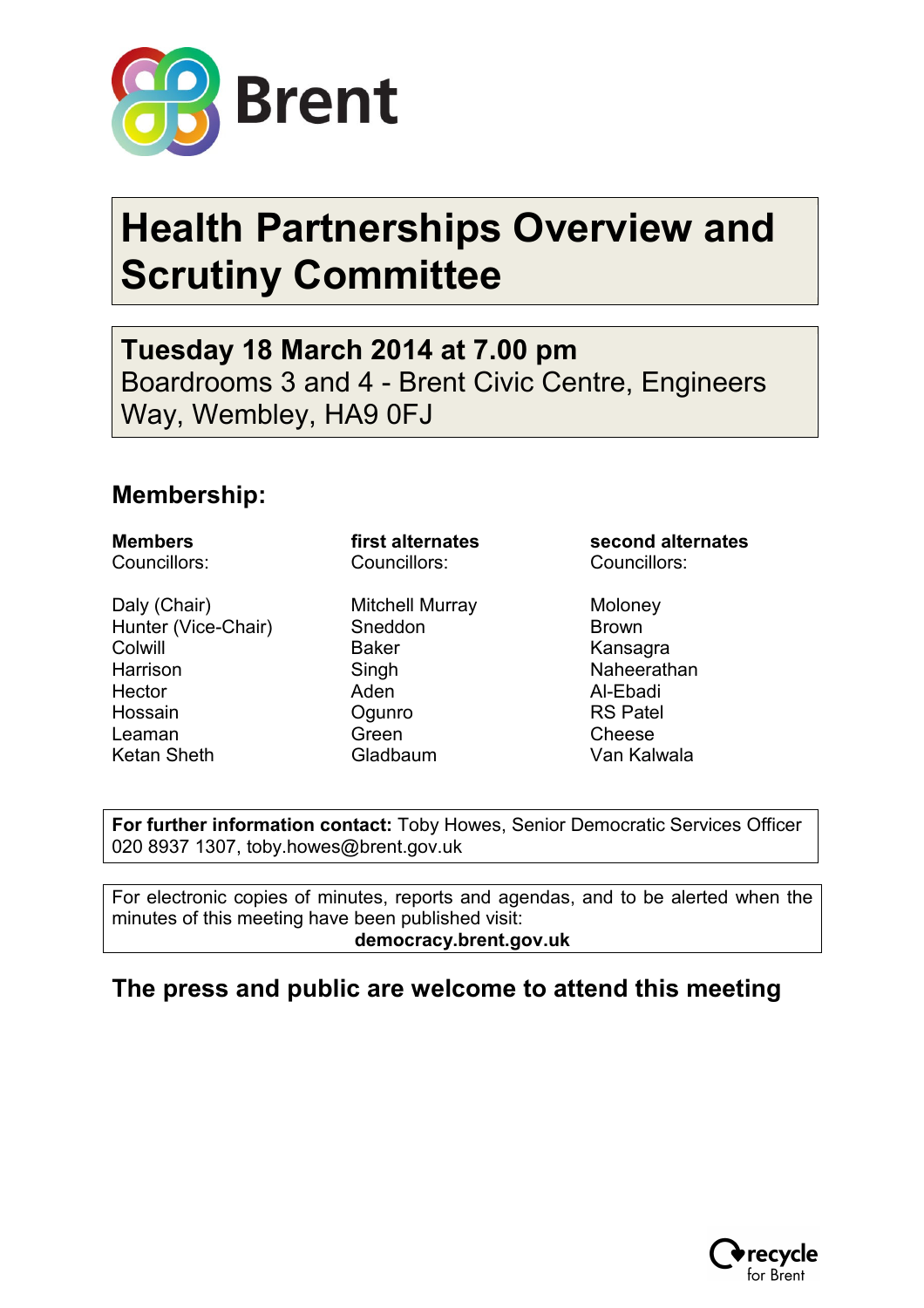# **Agenda**

Introductions, if appropriate.

Apologies for absence and clarification of alternate members

| <b>Item</b>  |                                                                                                                                       | Page   |
|--------------|---------------------------------------------------------------------------------------------------------------------------------------|--------|
| 1            | Declarations of personal and prejudicial interests                                                                                    |        |
|              | Members are invited to declare at this stage of the meeting, any relevant<br>financial or other interest in the items on this agenda. |        |
| $\mathbf{2}$ | Deputations (if any)                                                                                                                  |        |
| 3            | Minutes of the previous meeting held on 28 January 2014                                                                               | 1 - 10 |
|              | The minutes are attached.                                                                                                             |        |
| 4            | <b>Matters arising (if any)</b>                                                                                                       |        |

#### **5 Mental Health Services in Brent** 11 - 46

 The report provides an overview of the mental health services provided in Brent for people with severe mental health issues. The report is divided into two parts:

- Community Mental Health Services
- Acute Mental Health Services at Park Royal: including details of wards, structure, patient data and information on discharge/transfer delays.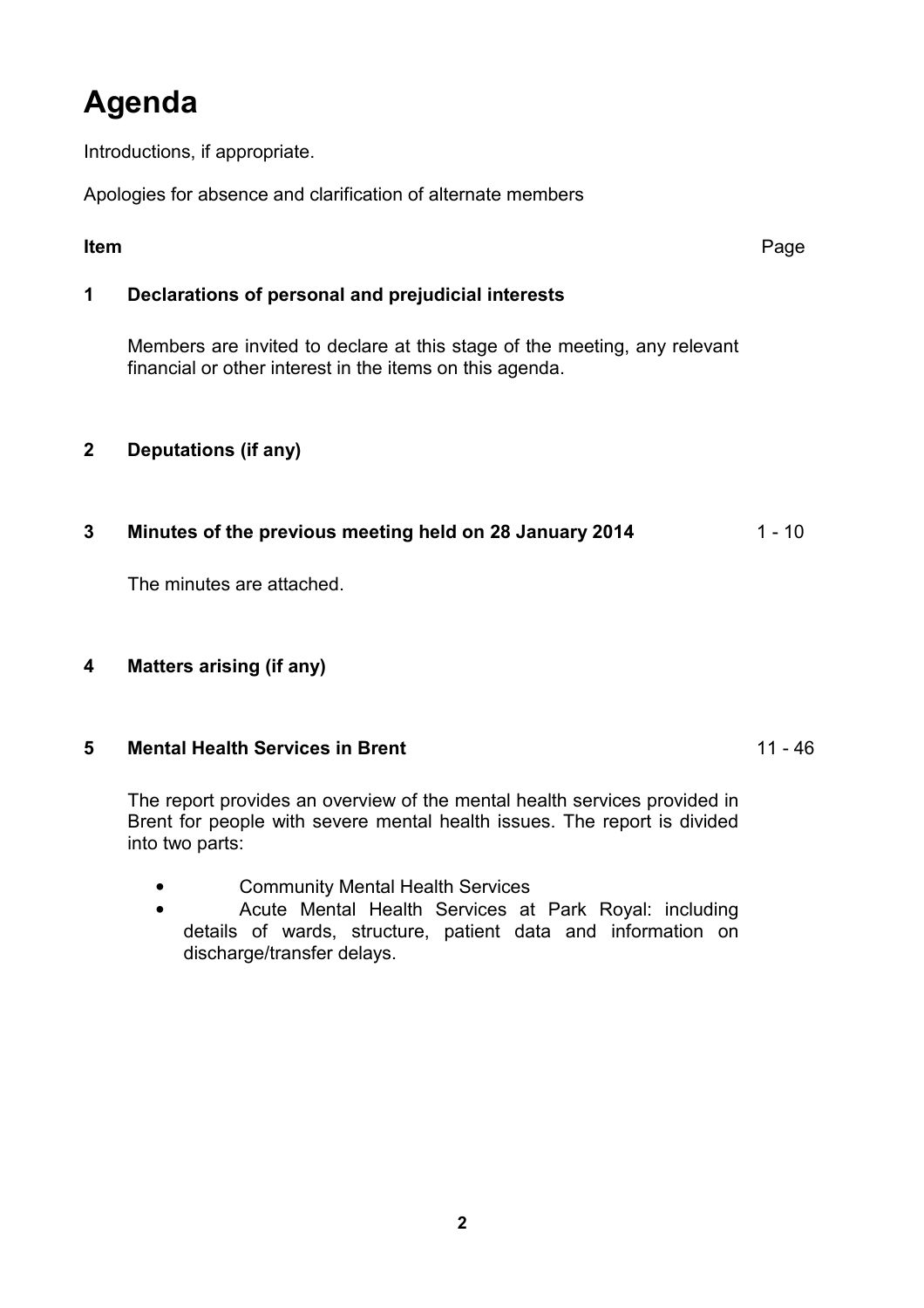#### **6 Task Group Report on Tackling Violence against Women and Girls in**  47 - 202 **Brent**

 Members of the Health Partnership Overview and Scrutiny Committee (HPOVS) on a number of occasions, expressed an interest in forming a task group to tackle violence against women and girls in Brent; focusing on Female Genital Mutilation (FGM), Honour Based Violence (HBV) and Forced Marriages (FM).

The task group was agreed by HPOVS in March 2013 and has used this time to conduct an in-depth review into harmful practices. The task group report is attached as appendix A.

#### **7 Future of Central Middlesex Hospital and Willesden Centre for Health** 203 - 238

The reports are attached.

#### **8 Redesign and Investment in Diabetes Services in Brent** 239

262

 Members will remember that, at the last committee meeting in January, it received a report that outlined the range of diabetes services provided in Brent. The committee requested that a follow up report be provided to this meeting with more details on the planned changes to the way diabetes services are delivered that were mentioned in the original report. In response to the committee's request, this report outlines the rationale for changes in services. The redesigned services will focus on providing integrated care in a community setting in line with national and local guidance and priorities.

A subsidiary report is also attached, which provides an update on the Diabetes Task Group recommendations which were reported to, and approved by, the committee in February 2013.

#### **9 18 Weeks Referral To Treatment Incident and Urology Serious**  263 - **Incident**  268

The reports are attached.

#### **10 Health Partnerships Overview and Scrutiny Committee work**  269 **programme 2013/2014**  270

The work programme is attached.